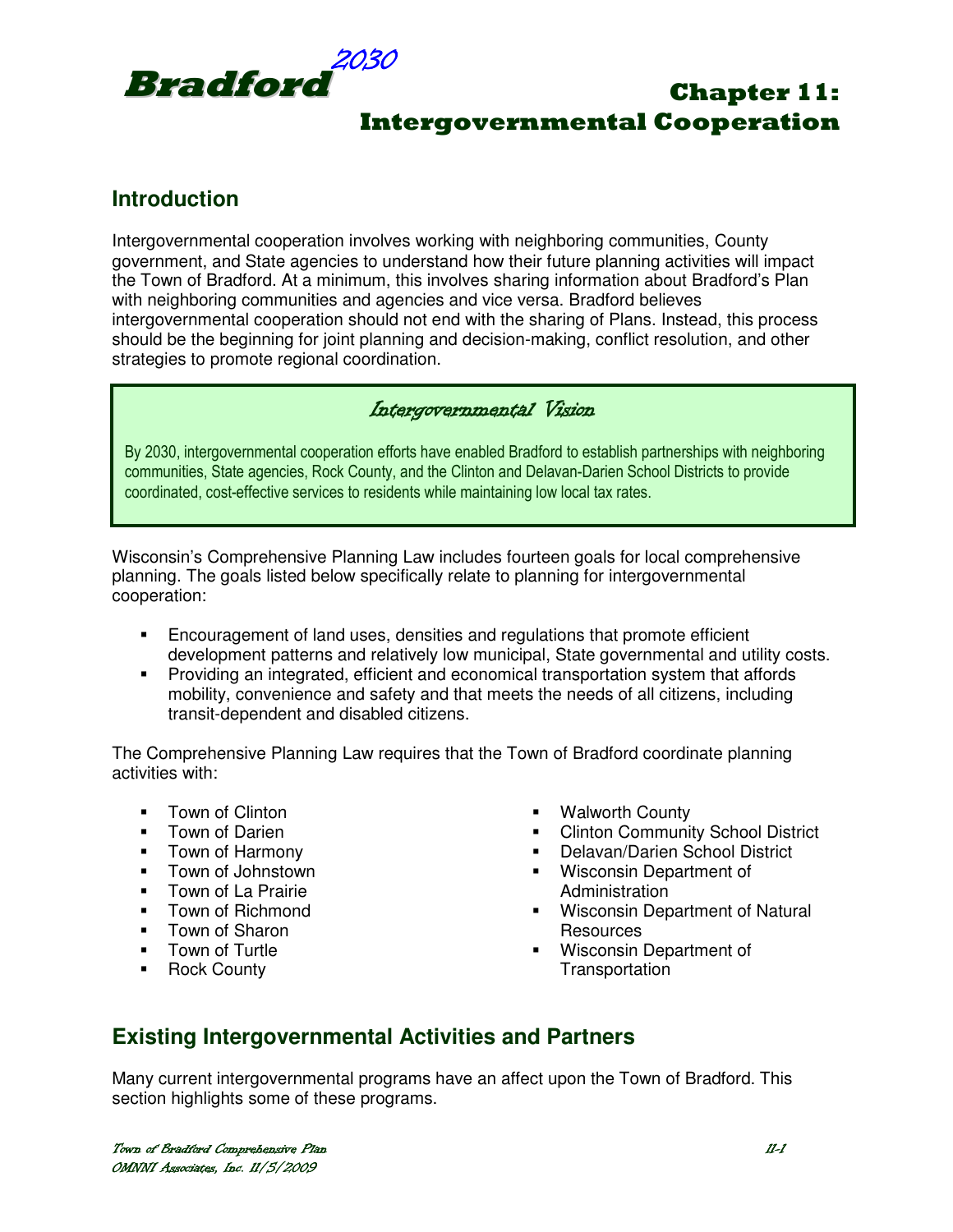

# Chapter 11: Intergovernmental Cooperation

#### **ADJACENT GOVERNMENTAL UNITS**

 Towns of Clinton, Darien, Harmony, Johnstown, La Prairie, Richmond, Sharon, and **Turtle** 

Bradford's relationship with neighboring Towns can be characterized as one of mutual respect. These communities share a common history, social culture, and rural character with Bradford. Since Towns cannot annex land from one another, boundary disputes are non-existent. Public services such as road maintenance and construction are conducted individually by each community. However, as mutually beneficial opportunities for shared services arise, the Town of Bradford is open to considering shared services options.

#### **CLINTON FIRE PROTECTION DISTRICT**

The Town of Bradford is a participant with the Village of Clinton in the Agreement for Creation and Operation of Clinton Fire Protection District. The Town and Village of Clinton have been participants in the joint fire protection district since 1962. The Town of Bradford joined the partnership in 1979.

#### **BRADFORD CLINTON TOWN LINE ROAD AGREEMENT**

The Towns of Bradford and Clinton entered into an agreement to split the costs of maintenance on the shared road in 2008. Majority approval is required for most expenditures.

#### **SCHOOL DISTRICTS**

The Town of Bradford and the Clinton and Delavan/Darien School Districts recognize the significant role each plays in the other's future. Each is dependent upon the other, to varying degrees, to ensure a healthy long-term future. The school districts were discussed in detail in Chapter 6: Utilities & Community Facilities. With respect to intergovernmental cooperation, opportunities were identified during the planning effort to strengthen relations between the Town of Bradford and the School Districts. Specific goals and objectives to help realize several of these opportunities are included in the Intergovernmental Cooperation section of *Chapter 12:* Implementation.

#### **ROCK COUNTY**

Rock County provides many programs, services, and facilities to Bradford and its residents. Those that most directly affect Bradford include:

- **County highway maintenance and improvement programs.**
- Library funding support (to help cover the costs of County residents who use the library).
- **Social services.**
- **Land use planning and mapping assistance.**

In those areas where Rock County has jurisdiction (i.e. shoreland zoning), the County consults the Town before making decisions affecting Bradford. During the planning process, additional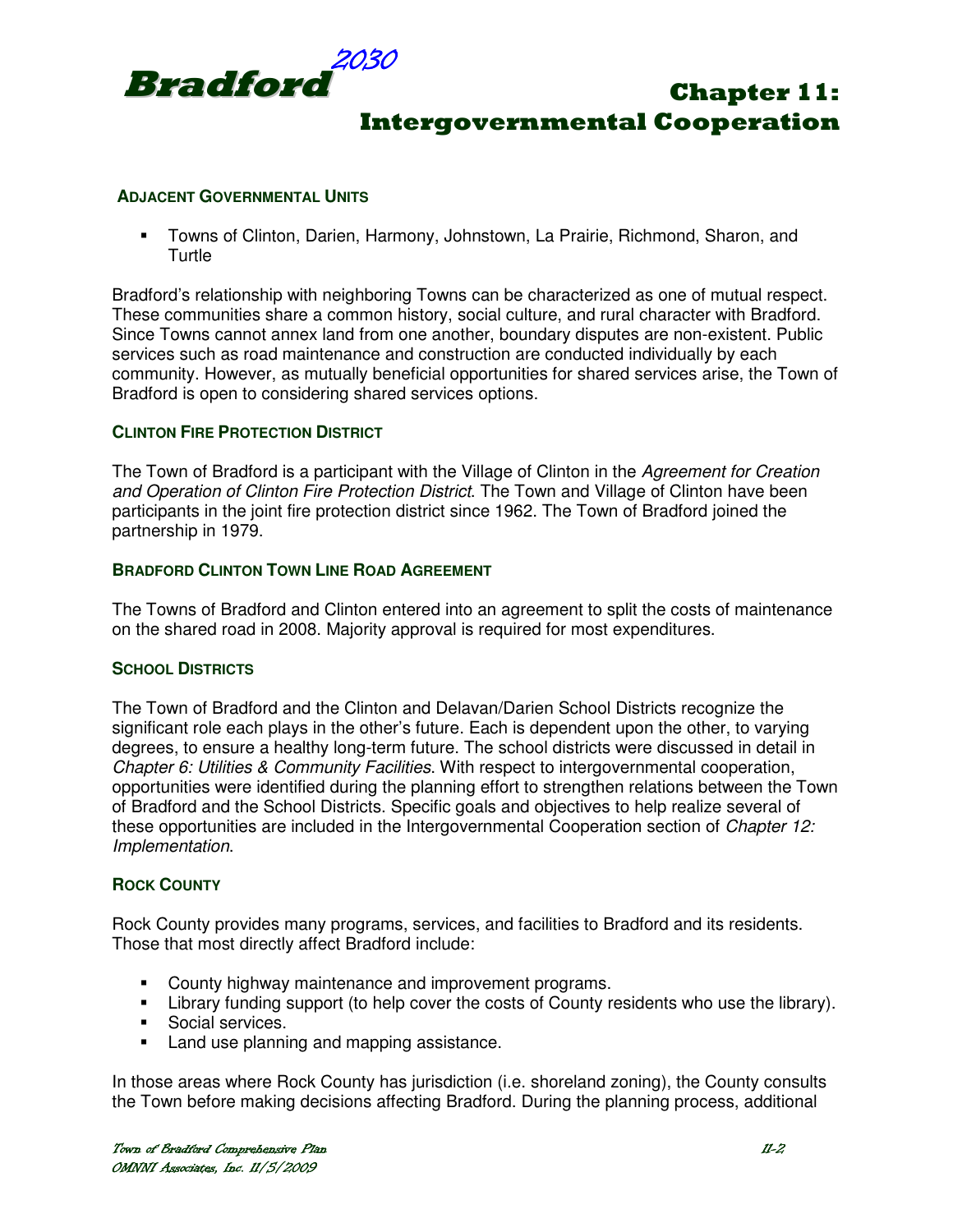

communication with the County was identified as a priority, particularly with respect to County road improvement projects. Future communication will also be especially important as it relates to:

- **Stormwater management**
- **EXECO** Coordination with the Rock County Comprehensive Plan
- Public safety

There are a number of issues that will challenge the Town of Bradford and its neighbors during the coming decades, many of which require or benefit from a coordinated multi-jurisdictional response. The Town will cooperate with the County and other local communities to discuss and address matters related to:

- Subdivision, zoning, and other local land use tools.
- **Housing, transportation, and services for seniors.**
- Affordable housing for Rock County's year-round residents and seasonal workers.
- **Wind energy and wind farm regulations.**
- Socio-economic and environmental issues related to rising energy costs and global climate change.

#### **WALWORTH COUNTY**

Although Bradford does not fall within Walworth County activities in the County and the Town adjoining Bradford will have affects upon the community. Improving lines of communication between Bradford and the communities of Walworth County will enhance plan implementation and may provide opportunities to achieve shared goals.

#### **STATE AGENCIES**

- Wisconsin Department of Natural Resources (WDNR)
- Wisconsin Department of Transportation (WisDOT)
- **Wisconsin State Historical Society**

WDNR and WisDOT are the primary State agencies with whom Bradford must coordinate to achieve the goals and objectives of this Plan.

WDNR takes a lead role in wildlife protection and the sustainable management of woodlands, stormwater regulations, wetlands, State parks, and other natural wildlife habitat areas. Given the priority Town residents give to natural resource protection, the WDNR is an important partner with the Town of Bradford in planning for the future.

WisDOT is a key player in the planning and development of highways and pedestrian/cycling facilities in the Town and region. Bradford has a good relationship with WisDOT and

The activities of the WDNR are discussed further in Chapter 7: Agricultural, Natural and Cultural Resources. Additional information is also available on-line at: www.dnr.state.wi.us.



For additional information about WisDOT activities in the Town of Bradford, refer to Chapter 5: Transportation. Additional information is also available online at: www.dot.state.wi.us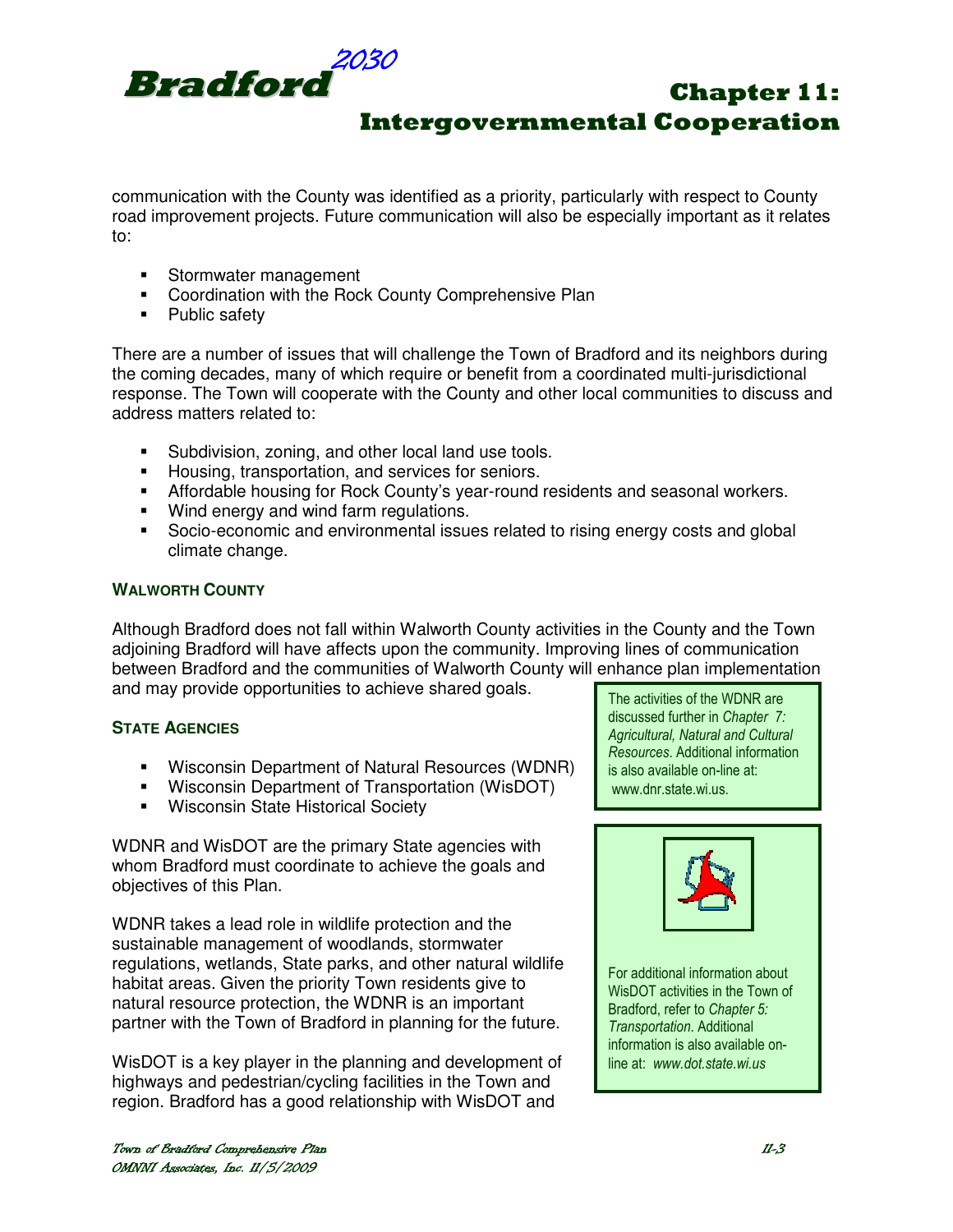

will continue to work with them, particularly with respect to ongoing and future work within the USH 14/STH 11 and STH 140 corridors. The Town will continue to communicate with WisDOT about land use and transportation decisions made locally.

## **Intergovernmental Comprehensive Planning Process**

To facilitate a planning environment open to intergovernmental cooperation, all Plan documents, including text and maps, were available throughout the plan program on the project website for review and comment to ensure the widest range of public participation and input from overlapping and neighboring jurisdictions as well as any other interested entity or individual. The Town also coordinated with Rock County to obtain mapping resources as well as information from existing Plan documents.

More than thirty days prior to the public hearing, all intergovernmental partners were informed of the meeting and of where they could review the Pre-Public Hearing Draft of the Comprehensive Plan. Comments received prior to and during the public hearing were entered into the record for the planning process.

# **Existing and Proposed Plans**

#### **LOCAL COMPREHENSIVE PLANS**

The communities adjoining the Town of Bradford are in various stages of the comprehensive planning process. The current status of comprehensive planning efforts in adjoining communities is as follows:

- Town of Clinton Plan in progress with anticipated adoption in September 2009.
- Town of Darien Plan in progress with anticipated adoption in October 2009.
- **Town of Harmony Plan in progress with anticipated completion date of November** 2009.
- Town of Johnstown Plan completed and awaiting adoption by the Town Board.
- Town of La Prairie Plan completed and adopted in June 2009.
- Town of Richmond Plan in progress with anticipated adoption in October 2009.<br>Town of Sharon Plan in progress with anticipated adoption in October 2009.
- Town of Sharon Plan in progress with anticipated adoption in October 2009.
- Town of Turtle Plan in progress with anticipated adoption in September 2009.
- Rock County Plan completed and awaiting adoption by County Board.
- Walworth County Plan in progress with anticipated adoption in November 2009.

### **CLINTON COMMUNITY AND DELAVAN/DARIEN SCHOOL DISTRICTS**

At this time, the school districts have no plans to construct new facilities within the Town of Bradford. In order to facilitate future school district planning efforts, this Plan recommends that the Town continue to work with the Districts on studies related to future enrollment and facilities needs. The districts' current facilities can accommodate additional students. To further facilitate